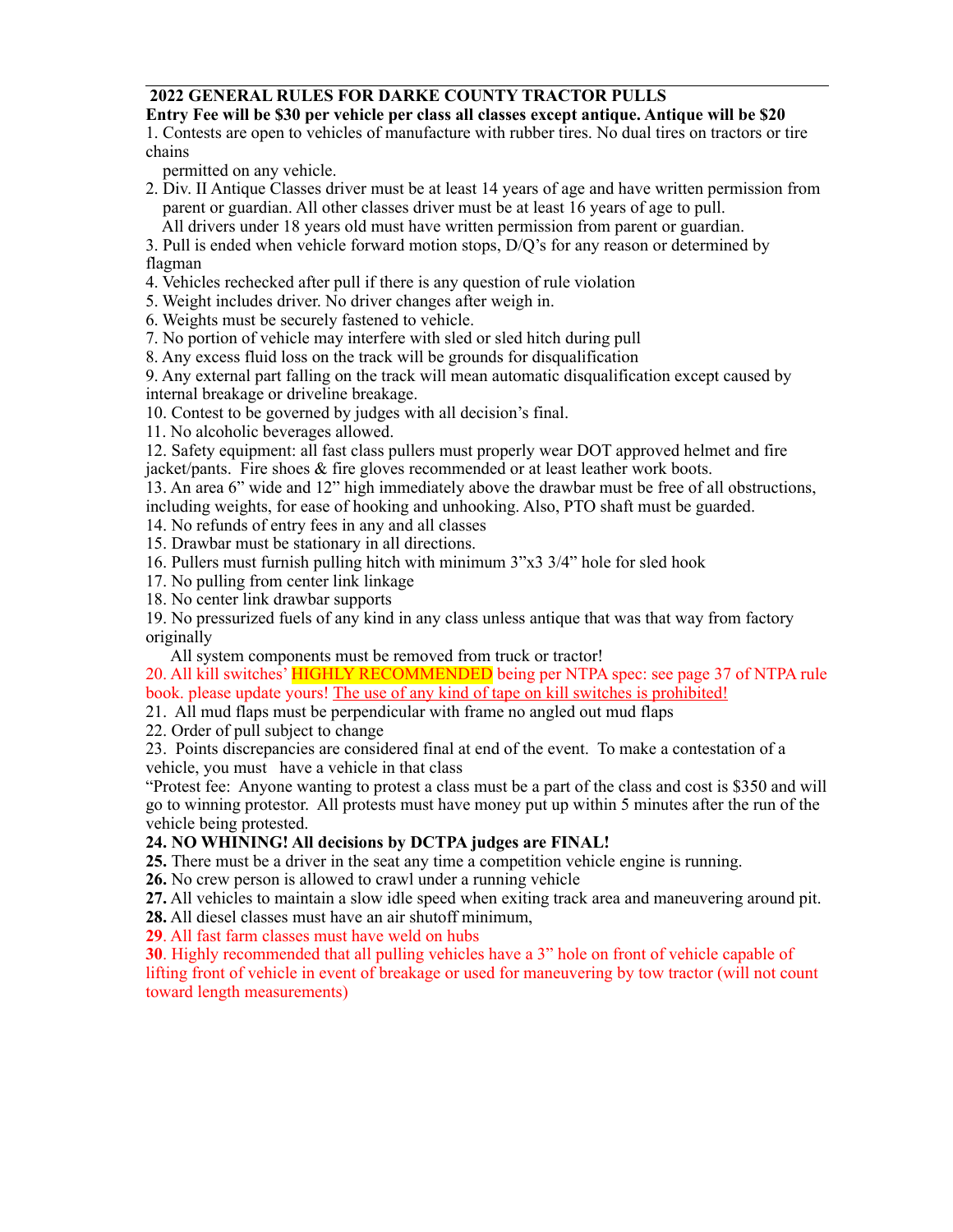### **2022 DCTPA POINTS RUN RULES**

- 1. Only DCTPA members are eligible for the Points Run.
- 2. Points do not start until membership dues are paid. If dues paid mid-season, points are not given for previous hooks.
- 3. Each pulling vehicle must have an individual points number. That number is to be placed on the pulling vehicle.

4. Pulling Registration forms are to be filled out completely & correctly, missing information will not be filled in using information from previous hooks.

- 5. If the points number is left off of the entry form, the puller forfeits their points for that hook.
- 6. If the wrong points number is written on the entry form, the puller forfeits their points for that hook.

#### 7. Points will follow NTPA points rules

15 place points plus 15 hook points. 1st place will get a total of 30 points down to 15th place will get 16 points. Going out of bounds or getting disqualified will put you in last place of however many vehicles are in your class at that particular event. (ex. if there are 7 in your class you will get 7th place money and 7th place points.) If you hook to the sled in working order and something brakes before you move the sled that is considered Hooked and Broke(H/B). This will also give you last place in your class. A measurable distance with a D/Q will be placed above a H/ B. If multiples of either D/Q or H/B they will be placed at the bottom in the order they happened in.

8. If pull gets rained out part way through, all finished classes are final. Any partially finished class will all get 15 hook points if entered to pull. Any classes not pulled yet, the vehicles on the grounds and entered to pull, will get 15 hook points.

9. Tie Breaker (End of Season)

 If the end of season points race results in a tie, the following formula will be used to break the tie. Ties will be broken using the greatest number of 1st place finishes at events counting towards that position. If a tie still exists, 2nd place finishes, 3rd place finishes etc. will be counted until the tie is broken.

10. Any and all disagreements, queries, etc. will be decided upon and enforced by the DCTPA officers & directors, their decision will be final.

11. There must be a minimum of two vehicles paid for the points fund in each class for points fund to be awarded at the end of the year. If there are two or more paid vehicles in the fund, and only one shows up at an event, that one will still get points at that event.

**POINTS FUND**: If you would like to enter into the points, you must join the club, and there will be a \$50 fee per vehicle per class. All money collected will be dispersed to the top 3 in points in each class at the awards banquet.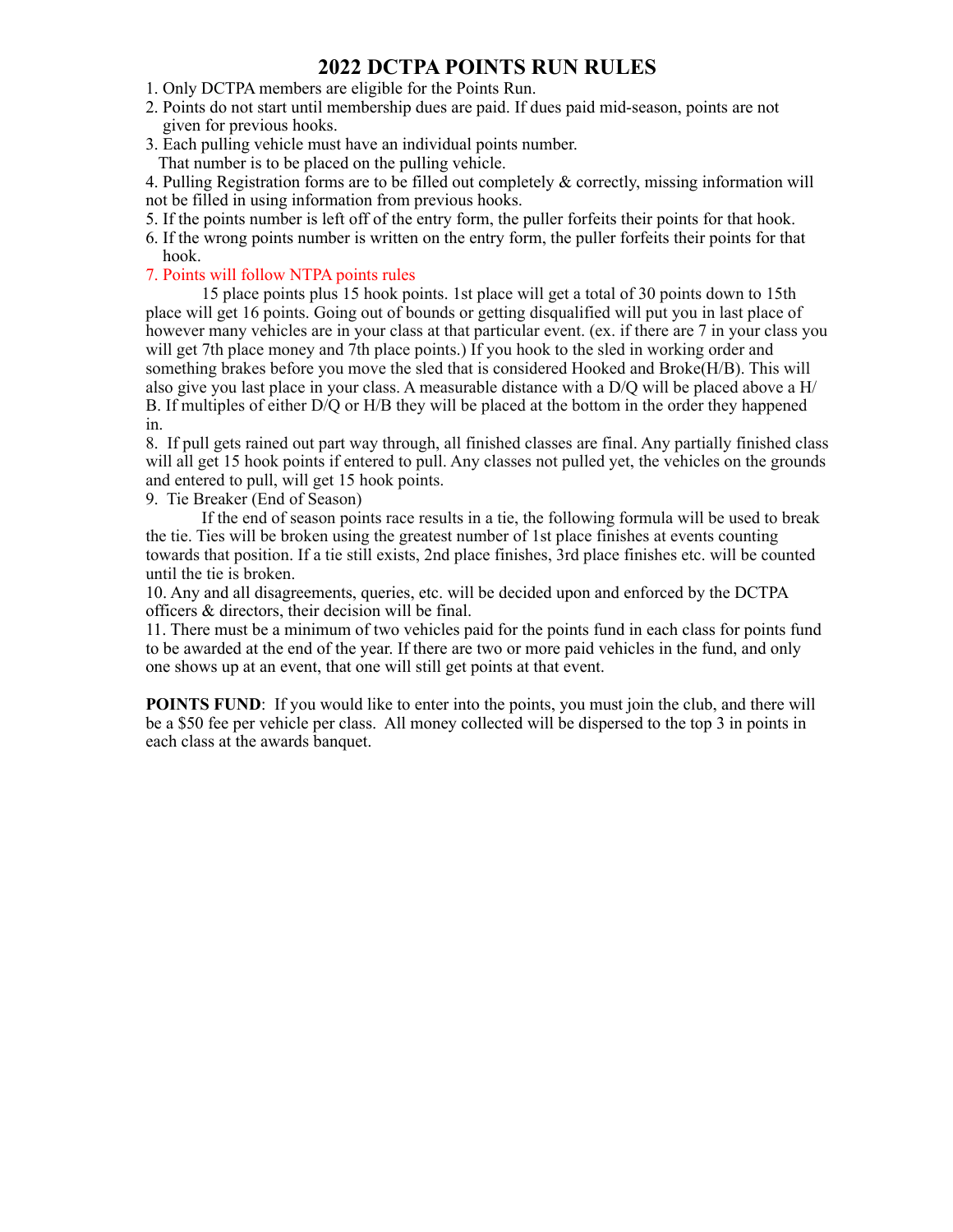## **2022 ALTERED GAS TRUCK RULES**

1. Class will be #6200 lbs with driver. Allow 2 ton max front and rear OEM style drive train differentials, hanging weights allowed. Drop box is allowed but no reversers. (No dual wheels allowed)

2. No bigger than a single carburetor allowed, no aftermarket fuel injections or turbos. No nitrous, alcohol or pressurized fuel.

3. The motor cubic inch limit is 516 max. cast iron heads are allowed. No sheet metal intakes. Over-the-counter intakes are allowed. **Any Conventional style head no spread port heads no big duke or big chief heads**

4. A maximum of 134 inch wheel base, from center to center of the axles. Must have working axle brakes on front. NO drive train brakes. Trucks must have a factory appearing bed. Beds without floors are required to have bed cover and cover on rear in tailgate location. No flat beds permitted. Only one seat is required. No tail gate is required.

5. There is no tire size limit. No cutting of tires is allowed. Tires must be *"DOT"* approved. Headers can be upright or down flow.

6. Solid suspension can be welded or bolted. Narrowing of the rear ends is allowed.

7. Pulling hitch pivot point will not be more forward than the center of the rear axle and not above top of the frame rail and must be a minimum of 46 inches from the center of the rear axle to the hook point. The hitch height must be 26 inches and must not have side to side movement or up and down movement. The hitch must have 3" x 3.75" opening. Hitch height will be checked at weigh in and after each event. Battery's and fuel tank on weight rack are allowed. The Batteries must be securely mounted and concealed. Weight rack not to exceed 61" from front of weight rack to center of front axle. Weight rack not to exceed 100" wide, 50" from center of truck either way. Truck will be disqualified if weight fall off and touch track.

8. **Mandatory safety equipment needed**: seat belts / kill switch / fire extinguisher / (5) drive shaft loops on rear drive shaft(example 2 cans and 3 loops), (1) .25" steel or .25" aluminum 5" long loop to cover universal joints at each end of rear drive shaft. Front drive shaft will have 3 loops, (1) 5" long loop at each end (same dimensions as above) with (1) narrower one in the middle. Truck must have steel inner fenders or spark plug shields. Helmet and fire pants and fire jacket to be worn ZIPPED UP!. Metal sled bump stops must be at least 8" sideways from hook point. The bellhousing must have a plate on the bottom of the inspection hole. *All trucks must pass safety* 

*inspection before each pull.*

9. Contestant will have 2 attempts within 100 feet. ALL PROTESTS MUST BE MADE BEFORE CHECKS ARE ISSUED.

10. Drivers are not permitted to drink alcoholic beverages before event.

11. Any and all rule changes must be submitted to DCTPA directors and read and voted on at a

DCTPA monthly meeting before being implemented and enforced.

12. Blow proof bell housing or scatter blanket required

13. no tube chassis or fiberglass bodies.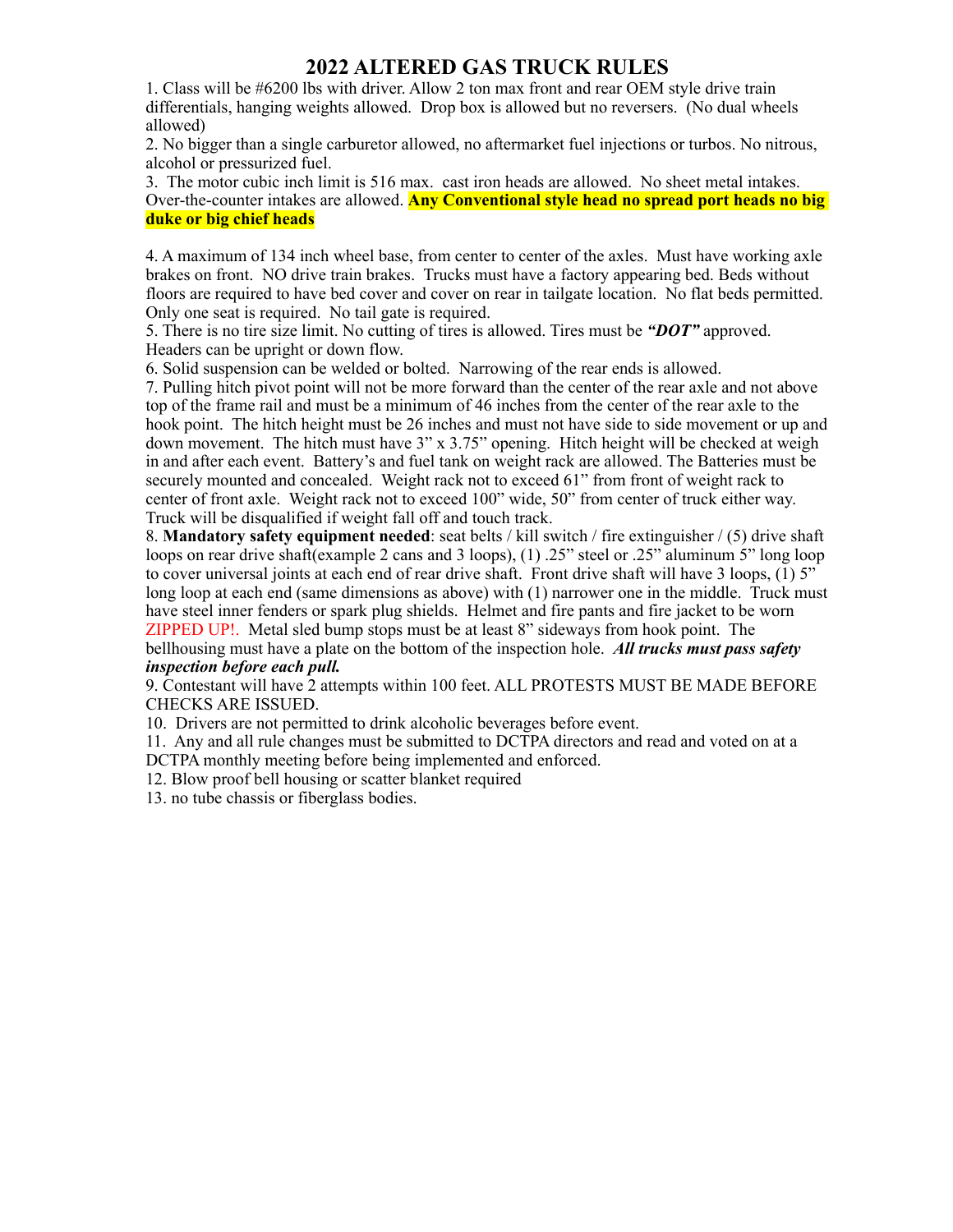# **2022 DCTPA 8000 lb. 2.6SB**

8000lb 2.6 Smooth Bore/ Pro Street Diesel Truck

- 1. Maximum weight 8000 lb.
- 2. OEM Chassis is mandatory. The vehicle must retain the full OEM chassis. Wheel tubs, back half conversions and tube chassis are prohibited. Lengthening of frame allowed up to 158". Longer trucks (158"-172") must maintain OEM measurements for body being used.
- 3. The body must be OEM truck body including the full bed floor. No flatbeds permitted. The body must retain the full sheet metal. After market hoods permitted. The hood must be closed and securely latched when hooked to sled.
- 4. Maximum cubic inch 460. Engine must be in OEM locations for the body used. No aftermarket blocks permitted. Engine must have 3/8 cable all the way around the engine between #1 and #2 cylinders and must pass through the manifolds. 4 cable clamps at splice with 4-6 inches of slack.
- 5. Cylinder head must be OEM or OEM replica for brand of engine. Outside of cylinder head must measure factory width and length. No billet heads of any material. Head must retain factory OEM valve angle. No deck plates permitted. Side draft and aftermarket intake manifolds are allowed.
- 6. Hook point to be no closer than 44" of centerline of rear axle. Maximum hitch height of 24" with a minimum of 3.75"x3" opening. Hitch must be stationary in all directions. Hitch must be frame mounted. Hitch must be centerline of rear axle or behind. Hitch must not exceed 25 degree angle from pivot point to hook point. No hitch supports or adjusters fastened to rear axle housing shall be above center point of rear axle. Pivot pin of drawbar can be no further forward than the centerline of rear axle.
	- a. DCTPA will allow a well-built reese style hitch.
	- b. DCTPA will not require a secondary safety hitch.
- 7. Turbo is limited to a 2.6" inducer bore. Bore must be smooth. No MAP Width Enhancement groove (MWE) allowed. Compressor wheel must protrude into 2.6" bore for 1/8". Bore will be checked with a 2.605" turbo plug. Plug must not be able to enter inducer bore and contact wheel.
- 8. All vehicles must be equipped with upward pointing exhaust located either directly behind cab or out of truck hood. Two 3/8 inch diameter bolts must be placed through the exhaust pipe in a cross pattern within one inch of each other and within 12 inches of turbo.
- 9. Front hanging weights are allowed, not to exceed 60 inches forward from the centerline of front axle. Ballast may be added in the bed of truck but must be securely fastened. Maximum weight 8000 pounds.
- 10. All trucks must have at least six-inch-wide u-joint shield around all u-joints constructed of at least 5/16-inch steel or 3/8 aluminum that will safely contain the u-joint and the end of the driveshaft. All shields must be securely mounted to vehicle.
	- a. DCTPA will not require the drive line tether system.
- 11. A fire extinguisher system is permitted. 2.5# fire extinguisher must be securely mounted within reach of driver. A complete OEM firewall is required.
- 12. All drivers must have valid driver license and full SFI fire suit including helmet, gloves, neck brace. Seatbelt/restraint must be worn.
- 13. The complete OEM floor pan is mandatory. Vehicle must maintain a complete firewall. Additional gauges and pillar pods are permitted.
- 14. Hand throttles permitted. Diesel fuel only No propane or N02 or any other oxygen enhancers allowed.
- 15. Maximum of one P pump up to P7100 allowed. 13MM plunger limit. Ag governors permitted. The use of multiple high pressure common rail fuel pumps is legal.
- 16. OEM rear and front ends required. Must have come factory in a one ton or smaller vehicle.
- 17. Axle shields are required. Shield to be .060" thickness steel or aluminum. A hole may be cut in one shield to allow operation of hub lock.
- 18. Safety switch (rain cap or guillotine) must shut off air to diesel engines. Switch will be securely mounted to back of vehicle. A 2 inch or bigger solid ring must be attached to end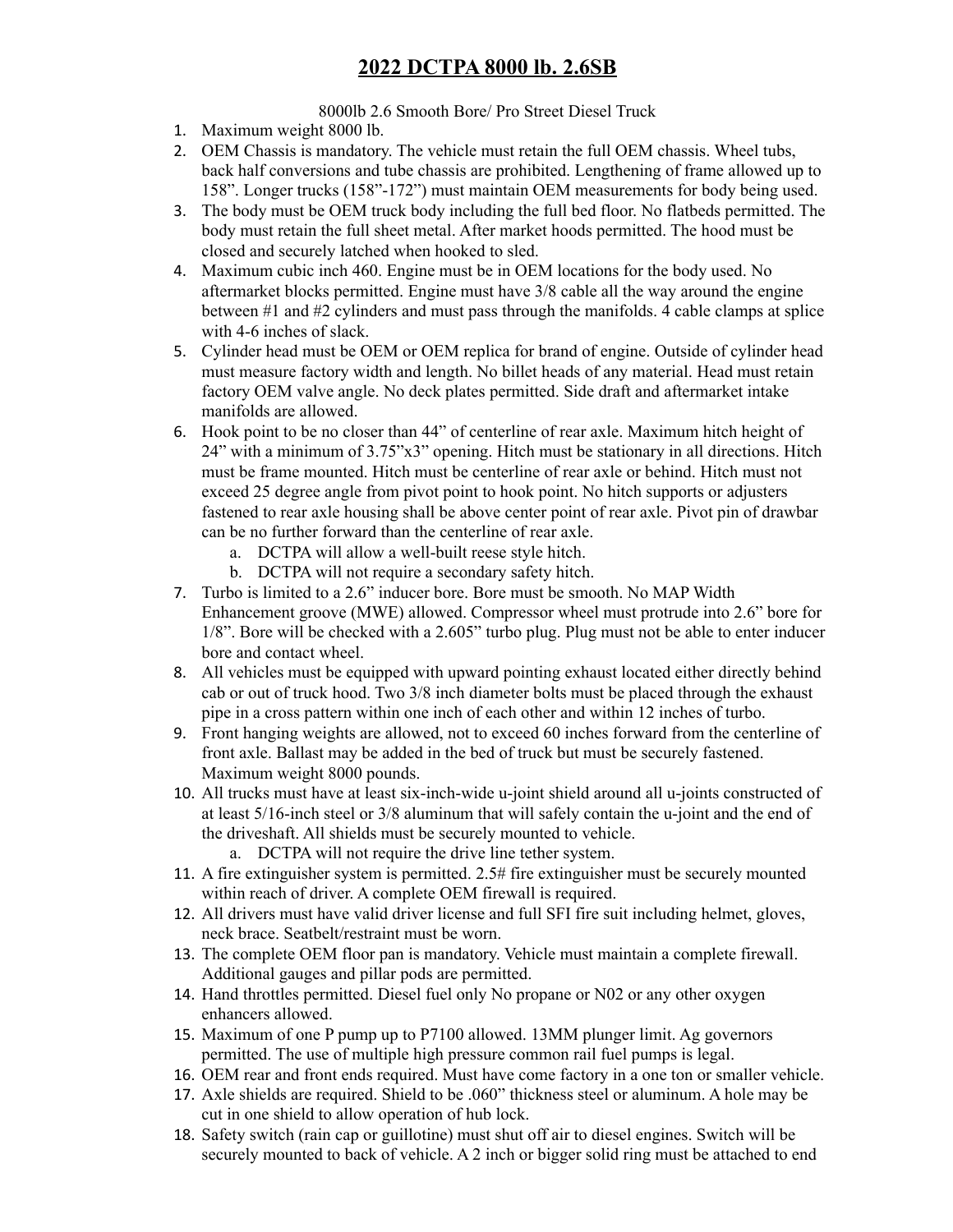of switch. Ring must be zip tied to switch bracket. Switch must also be able to be activated in cab while driver is secured in vehicle.

- a. 3-way fuel dump valve highly recommend, with a in cab control.
- 19. Hydraulic steering permitted.
- 20. Suspension The upper mounting point for strut assembly must be in factory location. Adjustable caster/ camber pillow ball mounts are permitted. The lower control arm may be strengthened provided the factory mounting points are maintained. Strut tower braces, lower tie bars, sway bars, and limit straps are permitted. Traction bars and devices are permitted. Raising or lowering of vehicle height with suspension modifications is permitted but must be bolt on only. Welds permitted for attachment to frame and axle only. Blocked suspension permitted. No air bags. Rear suspension may be made solid.
- 21. Tires must be DOT approved with maximum size of 35x12.50. No studded tires or tire chains. No alterations to tires permitted. No bar or terra tires.
- 22. Dual wheels are prohibited.
- 23. OEM transmission and transfer case must be used. Must have come factory in a one ton or smaller vehicle.
- 24. Non-OEM transmissions prohibited. Aftermarket torque convertors, valve bodies, and internal components are permitted.
- 25. SFI bell housing and/or SFI blow proof bell housing or SFI blanket type shield must be used.
- 26. Water injection is prohibited.
- 27. Air to air intercooler only. No ice or water permitted truck during competition.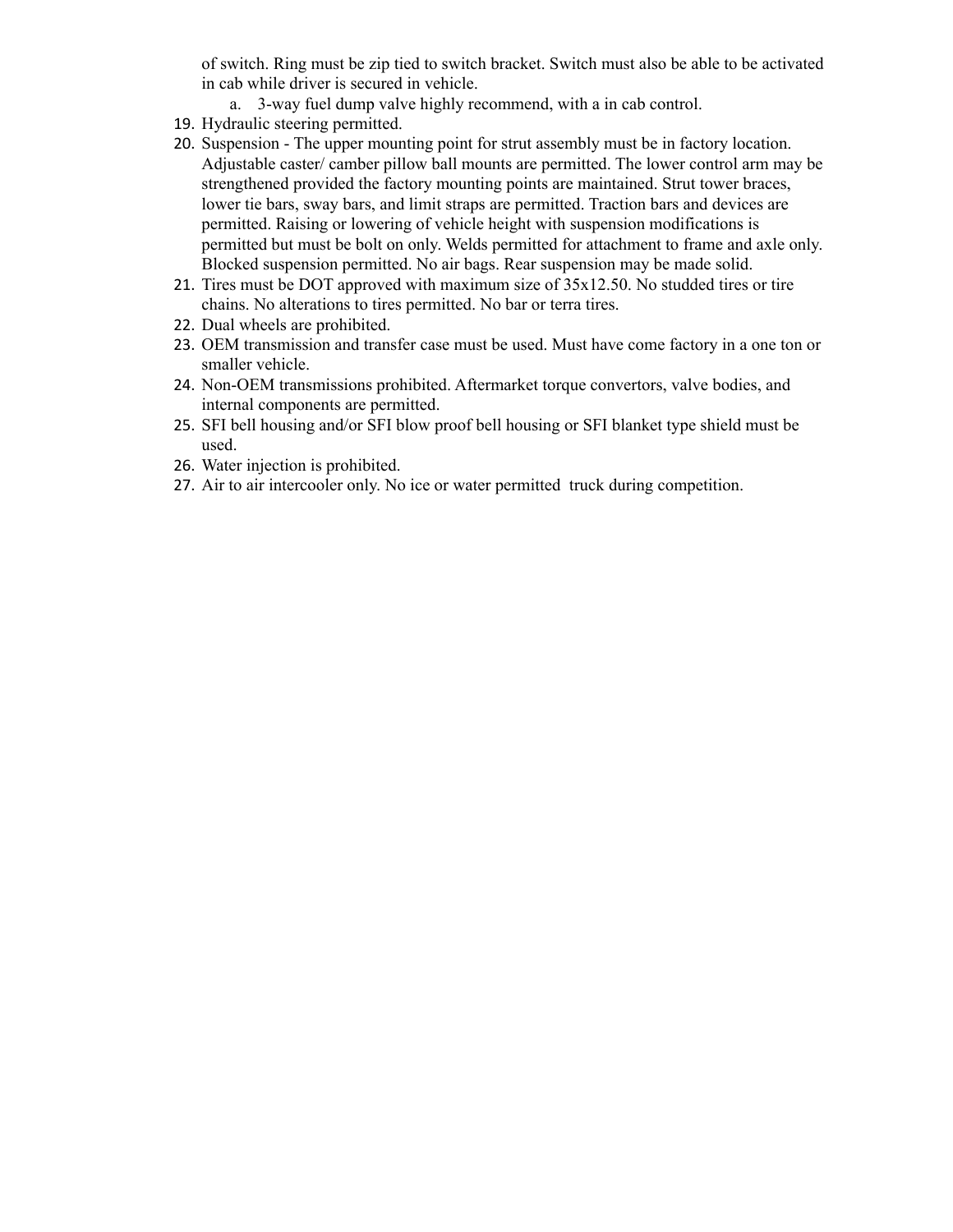### **2022 HOT ROD RULES - SMALL BLOCK**

1. Weight 5800 Lb.

2. Tire Size 18.4x38 Maximum

3. Driver Age must be 16 years of age to pull. All drivers under 18 years old must have written permission from parent or guardian

4. Age of Tractor 1972 and older, no home-made tractors

5. Fuel Gasoline fuels only with a maximum of 750 specific gravity, no E85, no alcohol, no pressurized

fuels, no nitrous oxide, no oxygen accelerate, no nitrogen methanol, and no propylene oxide. Racecar

Gasoline may be used

6. Drawbars must be 18 inches in height and 18" from center of axle to hooking point. No part of draw bar may extend rearward beyond point of hook. No part of drawbar is to be attached to any point higher than the center of rear axle. Drawbars must be stationary in all directions. No clevis, absolutely no turnbuckles.

7. Engine, Manifold, Carburetor, Ignition

ENGINE RULE; Must be 410 cubic inches or smaller, 6 cubic inches may be added to engines that require a fresh rebore, no engine may be larger than 416 +0 cubic inches, Must be an industry standard "small block", no big blocks. Must be a cast iron block, cast iron heads, maximum eight cylinders, two valves, one spark plug per cylinder, Camshaft in block. Center of axle to rear of block (where bell housing bolts on) is to be a maximum of 72"

MANIFOLD, CARBURETOR; One four barrel naturally aspirated carburetor Any 4150 carburetor is allowed. No fuel injection, no throttle based injection. All intake manifolds can be low-rise type. No tunnel ram, no sheet metal/ aluminum intake, no casted sheet metal type, no welded manifolds allowed. Headers must exit in an upward direction.

IGNITION; All ignitions must use a MSD system with an 8000 maximum rpm limiter chip. MSD chip will be tech per the MSD Chip Resistance Values chart.

8. Hood, Grill, Frame, Transmission, Rear end, Axle

All Sheet metal to include Hood, Grill, Fuel Tank, (if part of sheet metal) Side metal, and Screens must be for that make and model and must maintain original dimensions in all directions (width, height and depth) but could be moved forward a maximum of 8 inches as a complete unit/assembly. Sheet metal upgrades are allowed but must not cross the original manufacturer's lines. Some sheet metal modifications are allowed. All upgrades and modifications must come to the committee for approval. Front ends may be homemade, maximum allowable wheelbase of 100" from center of rear axle to center of front axle or manufacturer stock length if greater than 100"*.* **Allow any Pre 1972ag rear end miss match rear end but must maintain a stock OEM rearend housing no outboard planetarys allowed** 

9. Total Length of Tractor

Maximum length 11' from center of rear axle to the furthest point forward, including weights. 10. Safety Equipment

Helmet and fire suit, wheelie bars, ski bars, kill switches, fire extinguishers, fenders, blow proof damper pulley and shroud, SFI flywheels and pressure plates, scatter blanket or SFI bell housings, engine side shields. Drive shaft from bell housing to transmission must be shielded. Roll cages must be capable of supporting tractor and driver. No steel fans. All tractors must have wide front axles with a minimum of 32 inches between inside of tires. All electric fuel pumps must be wired to the kill switch. All factory cast iron tub frames must be reinforced or replaced with steel where it bolts to the transmission.

11. No outboard planetary allowed must maintain stock OEM housing, transmission and rear end. 12. Will run RPM box during run. Tractor must have an ISSPRO single magnetic pickup (puller will purchase from club) attached to the front of the engine to measure RPM's. The lead from the pickup to the rear of the tractor is to be made of 14 or 16 gauge wire with molded female 110V plug. The 2 wires from the pickup needs to be attached to the 2 main spades, not the ground spade of outlet. This outlet needs to be mounted next to the kill cable at rear of tractor. Wire must be cord form with no splices and be easily inspected from front to rear. This must be in place and in working order before pull. Any tractor found to be over the allowed 8050 RPM limit will be disqualified.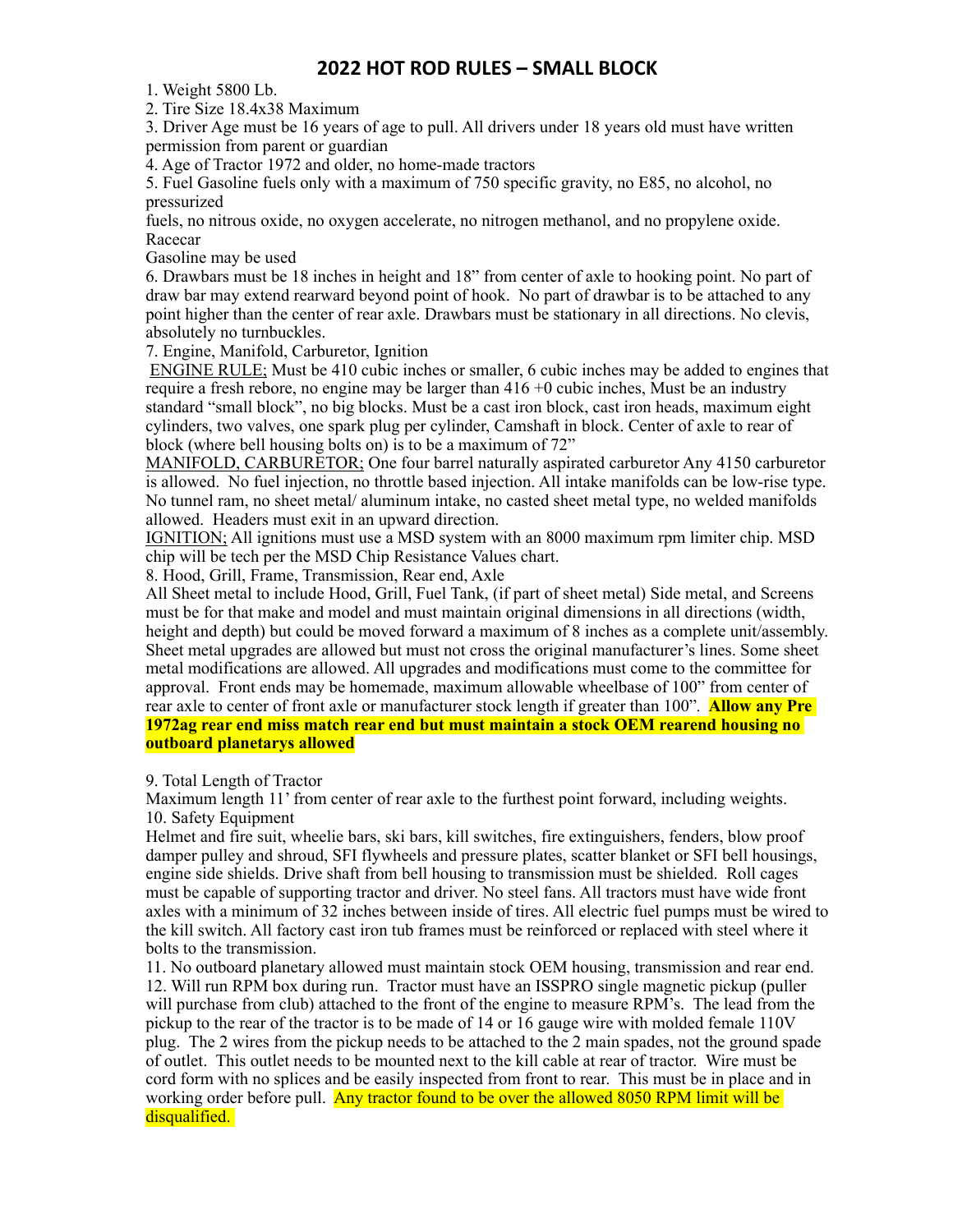## **2022 #9000 ALT. FARM STOCK RULES**

- 1. 9000 lbs
- 2. Diesel Fuel Only, No Gas, No Nitrous, Alcohol or Propane
- 3. Must have kill switch
- 4. One turbo
- 5. A pump limit
- 6. 18.4 x 38 (Bias or Radial)
- 7. Water injection is allowed in cross over pipe and in intake manifold onlyEngine must be for make and model, not allowed to cross manufacturer's lines.
- 8. Intake and exhaust manifolds must be for AG application
- 9. Two valve cylinder head only, OEM or stock replacement
- 10.No big block tractors allowed (JD5010/5020/6030)
- 11.No intercoolers allowed
- 12.No steel fan blades allowed
- 13.No center link or turnbuckles above center line of rear axle
- 14.3250 RPM limit. Tractor must have an ISSPRO single magnetic pickup (puller will purchase from club) attached to the front of the engine to measure RPM's. The lead from the pickup to the rear of the tractor is to be made of 14 or 16 gauge wire with molded female 110V plug. The 2 wires from the pickup needs to be attached to the 2 main spades, not the ground spade of outlet. This outlet needs to be mounted next to the air shutoff/kill cable at rear of tractor. Wire must be cord form with no splices and be easily inspected from front to rear. This must be in place and in working order before pull. Any tractor found to be over allowed 3250 RPM limit will be disqualified. Any tractor with a very high reading will get a chance at finish line while still hooked to sled to full rpm the tractor and reread the high. If this still reads incorrectly then tractor is disqualified.
- 15.Must have wheelie bar separate from drawbar and able to support weight of tractor. (Any questions we will get a jack and check)
- 16.Must have all sheet metal and side shields on motor.
- 17.Must have rear fenders
- 18.Must have wide front end
- 19.Must have ladder bars or full frame to rear axle housing, per NTPA AG Chassis Specs.
- 20.Must have (2) 3/8" bolts through exhaust pipe (must make cross in pipe) as close to turbo as possible
- 21.Must have SFI clutch blanket
- 22.Must have dead man throttle
- 23.Must have steel fly wheel
- 24.Must have 3 bar roll cage
- 25.Must have 5-pt harness and fire suit and helmet all fastened
- 26.All tractors must have skid plates or so called skies mounted in line with each frame rail and extend from the center of front axle forward (on both sides) Equal in strength to frame rail material. Skid must be securely mounted and braced to the chassis. Skid plate surface to be minimum of 4 inches wide and 12 inches long with minimum of 6 inches curve when measured from the front of most part of rolled edge. Max Ground clearance is bottom of wheel rim not to exceed 4 inches with front tires in normal position.
- 27.20" hitch height max
- 28.Drawbar must be minimum 18" from centerline of rear axle to hook point.
- 29.All decisions by DCTPA judges are final
- 30.Weld on wheel hubs required
- 31.Must have manual 3-way dump fuel valve ahead of injection pump to be operated by the driver
- 32.Must have an air shutoff.
- 33.Maximum distance from centerline of rear axle to furthest point forward 13 ft. (not including front hitch)
- 34.Full cut tires are allowed.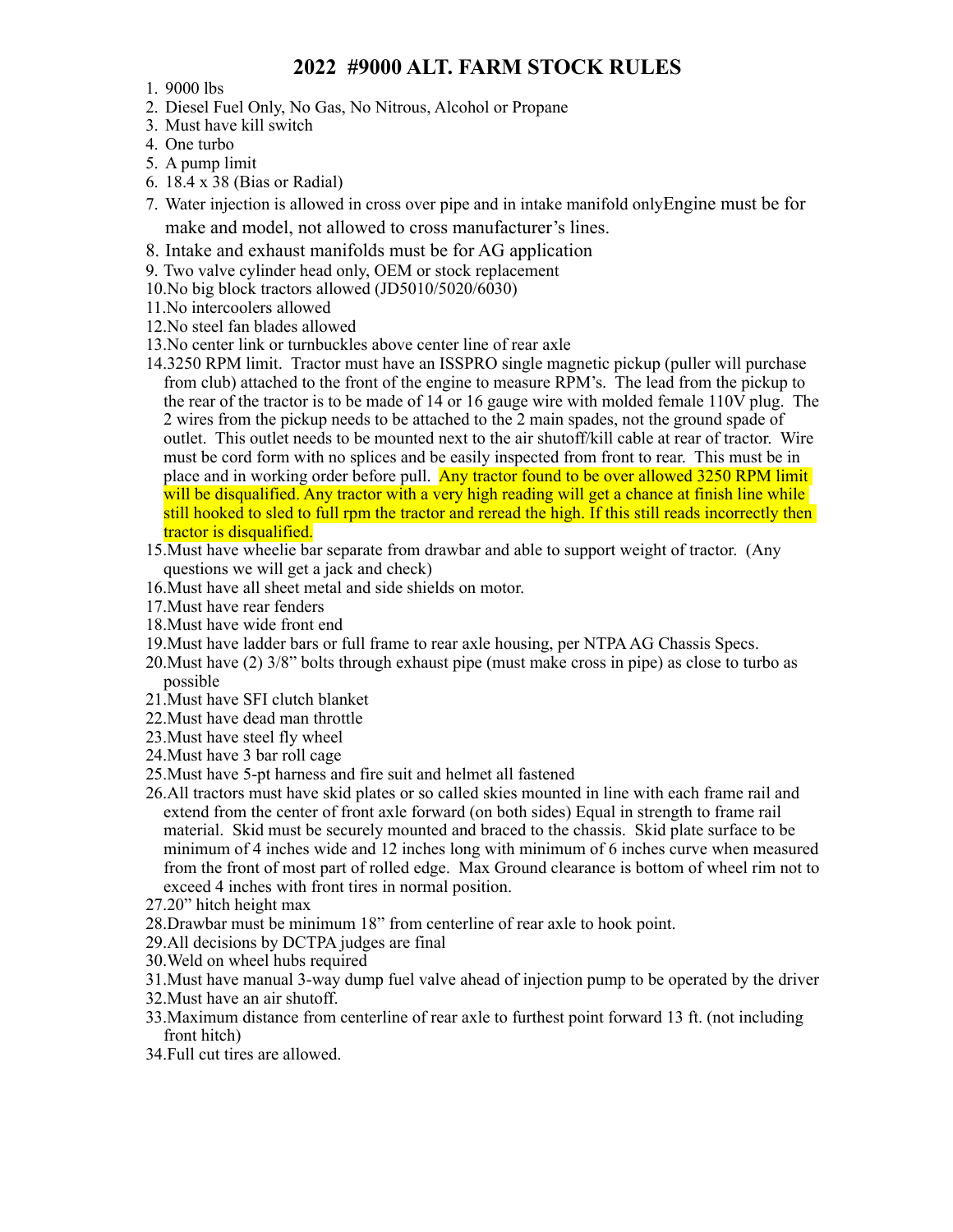## **2022 RULES 9500# HOT FARM**

- 1. 9500 LB WEIGHT LIMIT
- 2. Diesel Fuel only, No Gas, Nitrous, Alcohol or Propane
- 3. 540 cubic inch limit
- 4. Cast block and head make and model not allowed crossing manufacturer's line.
- 5. Ag Chassis (per NTPA) no component chassis
- 6. Turbo limited to 3" inlet,  $3\frac{1}{2}$ " outlet
	- a. Compressor wheel must protrude into the 3" bore at least 1/8"
	- b. All turbine wheel blades must protrude into the 3.5" bore at least 1/8"
	- c. Intake and exhaust will be measured at the intersection of the wheel face and tip

diameter.

- d. No variable geometry turbos.
- e. MWE groove is allowed
- f. All turbos will be teched before or at first pull and randomly there after.

7. Must have two 3/8" bolts through exhaust pipe as close to the turbo as possible, must make a cross in the pipe.

8. P Pump maximum, open rpm mechanical fuel system only, no computerized or electronically controlled fuel systems.

9. Must have manual 3-way dump fuel valve ahead of injection pump to be operated by the driver 10. Must have air shut-off, if equipped with electric fuel pump must have kill hooked in with air shut-off

- 11. Must have dead man throttle
- 12. Max. tire 24.5x32 or 20.8x38 cut tires allowed
- 13. Water injection allowed, no oxygen carriers or combustion accelerators allowed.
- 14. Stock appearing intake manifolds. Exhaust Headers allowed. per NTPA Hot Farm Rules
- 15. Two valve cylinder head, cast only
- 16. No ice on board or intercoolers.
- 17. No steel fans
- 18. Must have all sheet metal and side shields

19. Must have inner blast shields as per NTPA guidelines (.125 steel or .250 aluminum length of block, crank to head, solid frame rails count)

- 20. Must have a balancer shield
- 21. Safety cable around head required, between 1st and 2nd cylinder with 4 cable clamps.
- 22. Must have rear fenders.
- 23. Must have wide front end, front tires must track the rear tires
- 24. Must have ladder bars or full frame to rear axle housing (NTPA AG Chassis Specs)
- 25. Must have clutch blanket, 6 strap (SFI recommended)
- 26. Must have steel fly wheel and clutch (SFI recommended)
- 27. Must have fly wheel and clutch affidavits on file with DCTPA before you pull
- 28. Must have 3 bar roll cage.
- 29. Must have wheelie bars separate from drawbar and able to support weight of the tractor

30. All tractor must have skid plates or so called skies mounted in line with each frame rail and extend from center of front axle forward.

- 31. Must have 5-pt harness and fire suit and helmet all fastened.
- 32. Maximum wheelbase 114" (center of front spindle)

33. Max length is 13' from center of rear axle to forward-most part of tractor, including weights, not including front hitch.

34. 20" hitch height no closer than 18" from center of rear axle

- a. rigid with no movement in all directions
- b. No center link or turnbuckles above center line of axle
- c. Hook Hole is required to be a minimum of  $3\frac{3}{4}$ " ID
- 35. Stock appearing sheet metal (hoods, grills and fenders)
- 36. Homemade frames allowed should look stock (tube frames must be covered)
- 37. Exhaust headers are allowed.
- 38. All decisions by DCTPA judges are FINAL.
- 39. Recast heads and Non OEM manifolds are permitted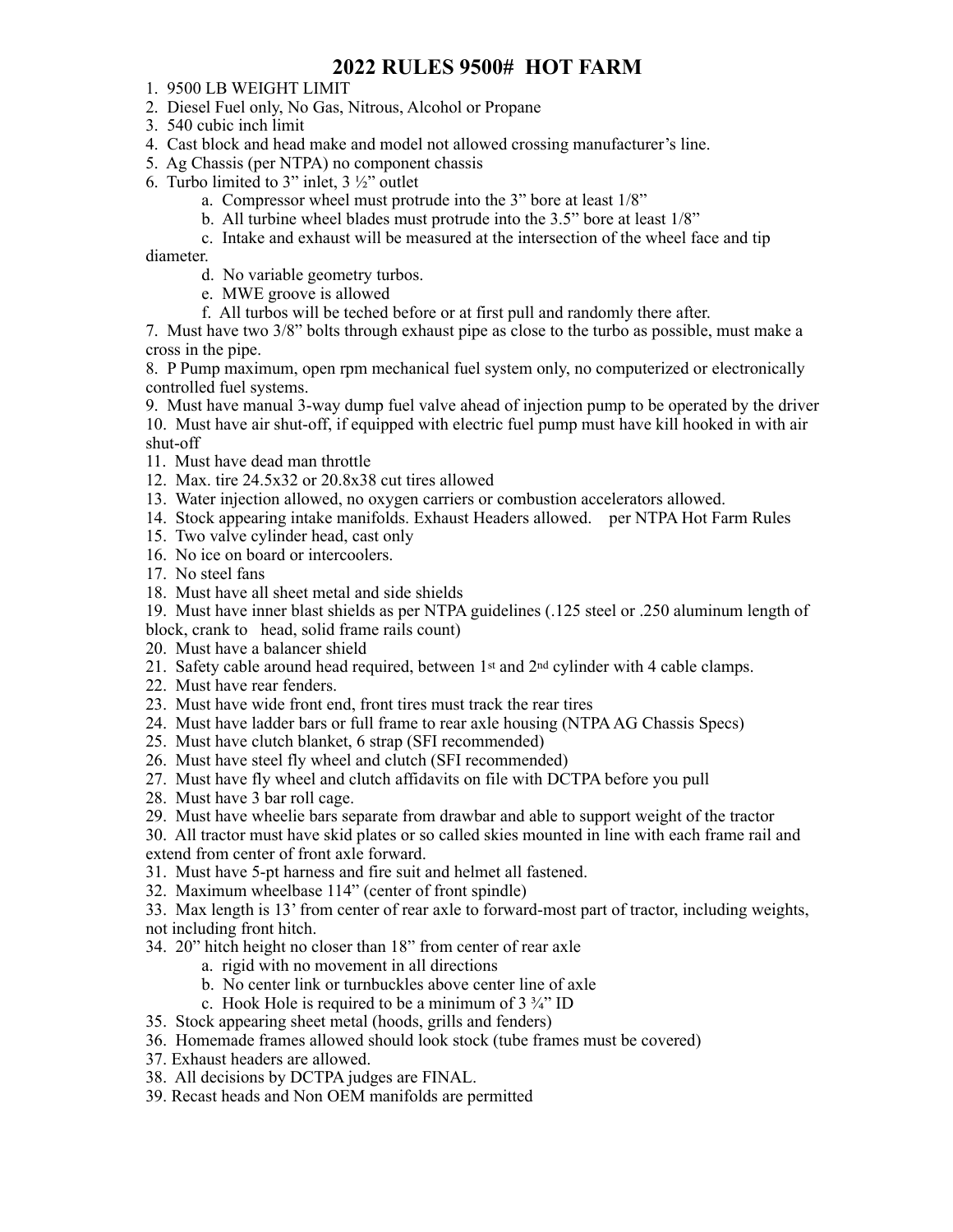## **2022 DIV 2 RULES – CLASSES - 4500, 5000, 5500, 6000, 6500**

All Div. 2 classes are \$20.00 hook fee

AGE OF DRIVER

Drivers must be 14 years of age or older. Those under 18 years of age must have written parental / guardian permission.

AGE OF TRACTOR

1959 and older

DRAW BARS

Draw bars must not exceed 18 inches in height or less than 18 inches from center of axle to hooking

point. No part of draw bar may extend rearward beyond point of hook. Draw bars must be stationary

in all directions. No clevis.

WEIGHTS

Weights must not extend rearward beyond rear tires and cannot be more than 11 feet from the center

of the rear axle to the furthest point forward. No more than 12" from side of rear tire. TIRES

No radial tires, steel wheels, duels. Two-wheel drive only. Top cut tires will be allowed. Manufactured data must be intact. Tire size will be 15.5x38 or 14.9x38. Maximum footprint per Firestone tire chard D170, 200 sq. in Any rim width, no aluminum rims. FUEL

Gas, diesel or LP fuels only. No alcohol or nitrous oxide fuels may be used in tractors. Gas is allowed a maximum of 750 specific gravity. All tractors are subject to random fuel checks. Tractors manufactured to use diesel fuel only cannot be converted to gas or LP. RPM'S

Rpm's allowed will be determined by the Nebraska test chart. Any tractor not listed will use manufacturer's data. A 10% margin of error will be permitted. All tractors to have positive throttle stops. NO REV LIMITERS

SPEED LIMIT: Any gear, speed limit, 4 mph, to be checked by radar. No shifting of TA's. No beep after the cone track-side. (Approx. 75 ft.)

CARBURETORS: Replacement carburetors with no modification of carburetor or manifold. Overhang of carburetor to manifold is not allowed. Only stock appearing manifolds are allowed. Tractors must be naturally aspirated. No turbo or blowers, except Oliver 99GM, etc. Enhanced electrical systems permitted in all classes. No rev limiters.'

ENGINE, FRAMES, TRANSMISSION, REAR END, AXLE

Tractors must have the stock engine, frames, transmission, rear end and axle housings or manufacturer's replacement. Engines must bolt in existing mounts. Stock heads and their replacements are to remain unchanged in outside appearance. Allowing 310 motors, Ag Engine Only; Oliver's; can run (12) port head on 7 bolt main; 460/560 can run 301 engines; no (99) heads. AC/WC/WD/WD45 can use D-17 engine; I H, 350; M, 450, JA A/BIG can use power blocks. Allow M-M (800) heads or blocks for 4 cyl Eng. IH RD engines allowed. Dual exhaust not allowed except after stock manifold.

OTHER RESTRICTIONS

Oliver 88, Farmall M, Massey 44, MM-U, JD-G, Case-CJD, JD-A 1940 and up and like size tractors

are not allowed in classes below 4500#. Massey 33, Oliver 77, JD-A 1939 and down and like size tractors are not allowed in classes below 4000#.

SAFETY EQUIPMENT

Wheelie bars, kill switches, all electric fuel pumps must be wired to the kill switch. CLASS WILL NEED TO PROVIDE TECH INSPECTOR.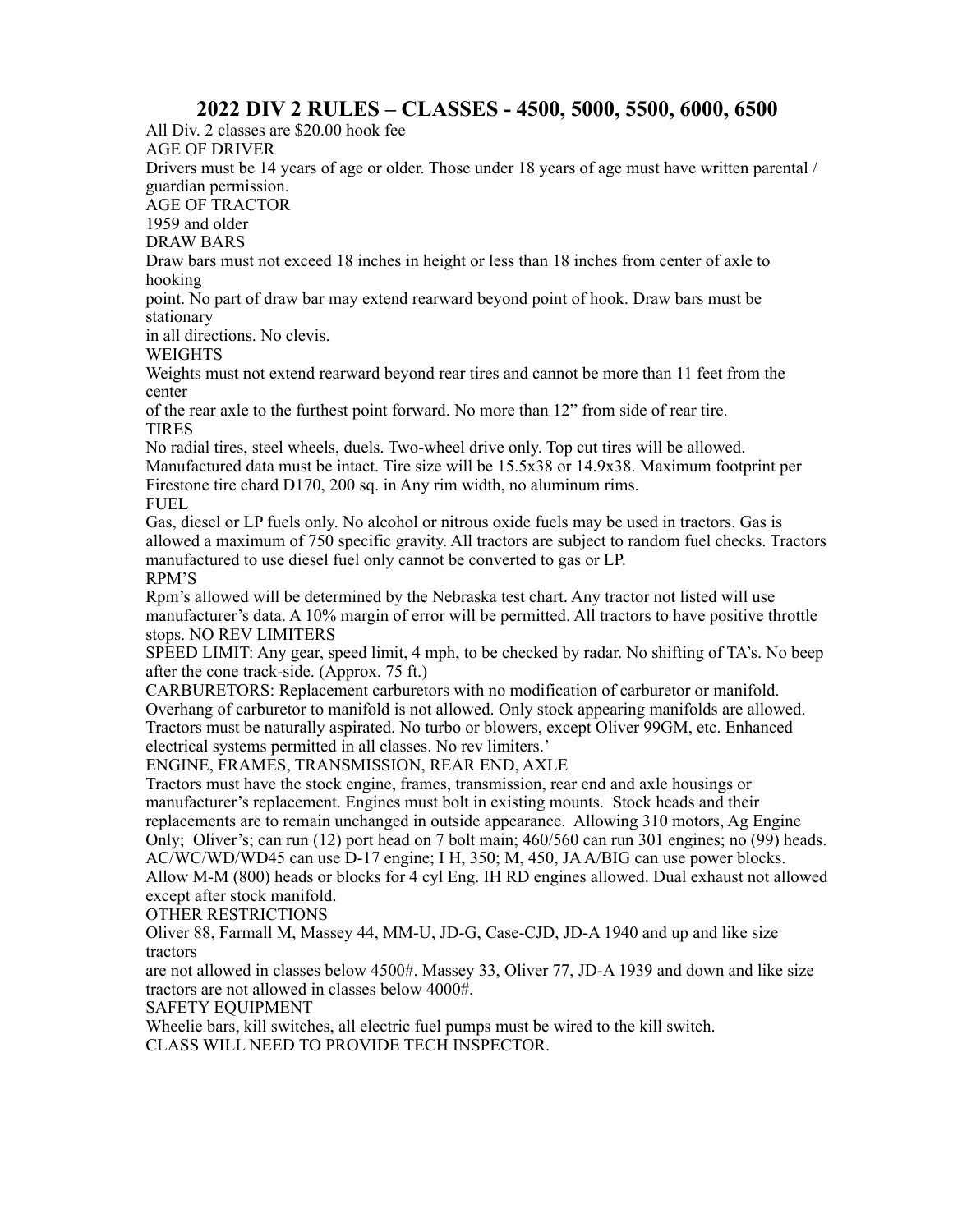# **8500# Farm Stock**

No year limit on age of tractor.

Classes: all classes 8500# - 4 MPH, 6 MPH, 8 MPH, and 10 MPH (2016)

Tires: 18.4 x 38 maximum allowed in all classes. Radials allowed. AG Tires & Top Cut Only. No Alteration to Casing.

Speed: Speed limit - 8500# 8 MPH, 8500# 10 MPH.

### **Mandatory wheelie bars and kill switches. Scatter blankets and steel flywheels not required but recommended.**

Fuel: Diesel only.

RPM's: Maximum 3000. The governor lever must come to the governor stop on all injection pumps.

Hitches/Draw Bars : Draw bars must not exceed 20 inches in height or be less than 18 inches from the center of the axle to the hooking point. No part of draw bar may extend rearward beyond the point of hook. Draw bars must be stationary in all directions. No clevises. Hitch material cannot be thinner than  $\frac{3}{4}$ " and not thicker than 1.25". Hitch has to have 3.75" hole with 1" material thickness around the hole. Top of hitch adjuster cannot be above center line of axle or hub. Hitches and drawbars must be stationary in all directions. Hitches or drawbars cannot be moved when pulling down the track.

Cylinder Block or Crank Case, Heads: Tractors must have a stock engine, stock cylinder heads, and their replacements are to remain unchanged in outside appearance. Engine cubic inch must be stock or manufacturer replacement.

Hood, Grill, Frame, Transmission, Rear End, Axle: Must be for that make and model and must maintain stock appearance and dimension. No tubular frame rails permitted; must look factory (2021).

Total Length of Tractor: Maximum is 12 feet from the center of the rear axle to the furtherest point forward, including weights. Weight brackets may be used.

Manifolds, Injection Pumps: All manifolds must be from the same manufacturer and must bolt in stock location without modification. Manifolds may be altered to fit turbo under hood. M&W OK. Any rotary injection, Sims pumps, or Standine replacement. A pumps allowed. No P pumps allowed.

TURBO: ONE (1) ONLY.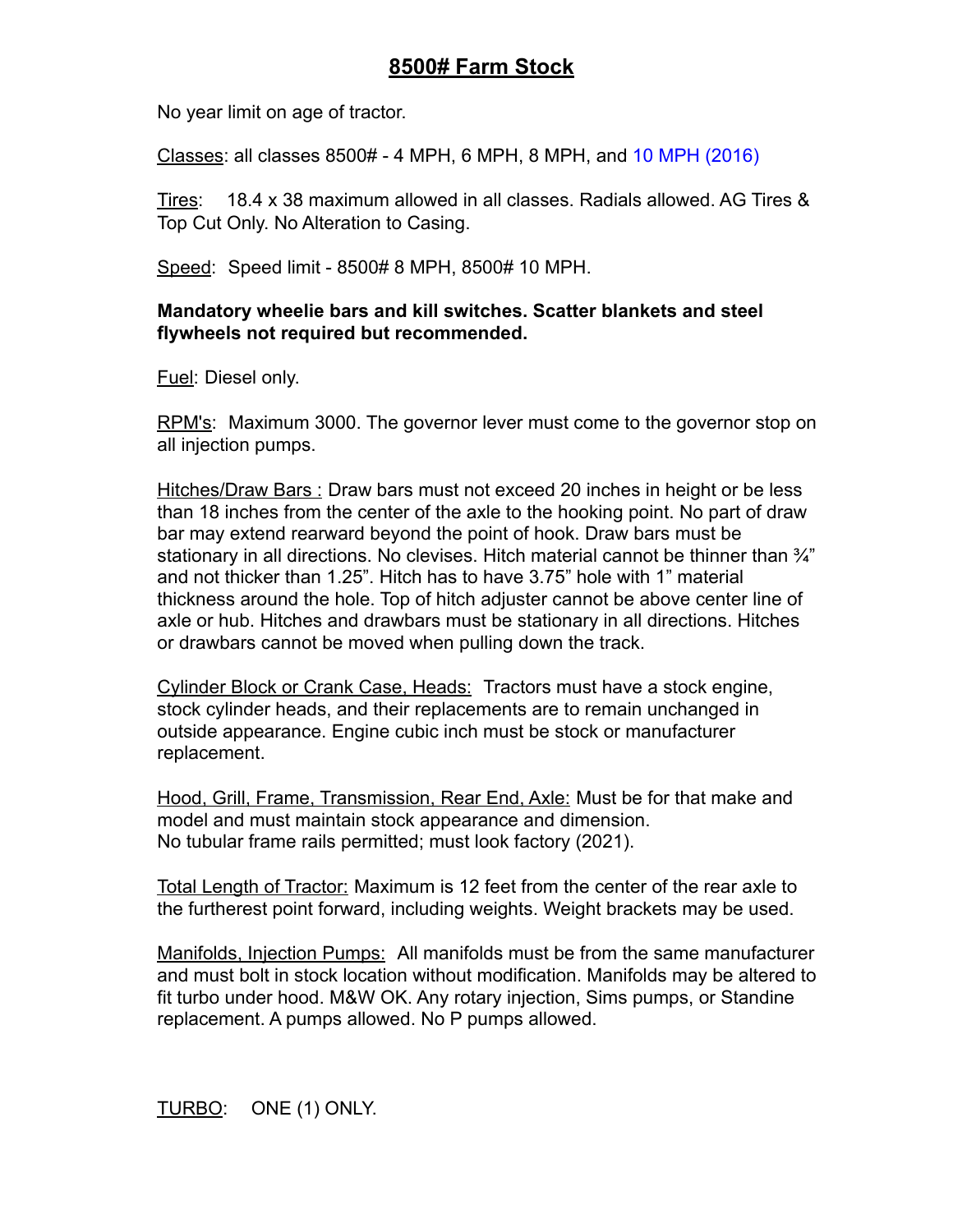# **6200 lb Naturally Aspirated SS tractor 2022**

### **General Safety Requirements**

101. Tractor must be equipped with rear fenders.

102. Tractor must be equipped with a minimum 2 bar roll cage.

103. Tractor must be equipped with a minimum of a four-point driver's restraint harness.

104. Tractor must be equipped with a fully charged fire extinguisher that is securely mounted to the tractor and within reach of the driver.

105. Tractor must be equipped with a scatter blanket or steel shield that is fully enclosed and bolted or welded together. Steel must be a minimum of 4 inches wide and .375 inches thick.

106. Tractor must be equipped with a forged steel or aluminum flywheel. Cast iron flywheels are strictly prohibited.

107. Tractor must be equipped with wheelie bars that are constructed with pads that are no higher than 10 inches from the ground and the furthest point of the pad must extend 2 inches past the furthest point of the rear tire. See Appendix A drawing for details.

108. Tractor must be equipped with an emergency shut off. Spark ignition engines must use an electrical kill switch and engines operating on diesel fuel must use an air shut off system.

109. Tractor must be equipped with removable side shields that fully enclose the engine. The side shields must be aluminum or sheet metal steel.

110. Drivers must wear helmet, fire suit, and flame-retardant gloves.

111. Tractor must be equipped with front axle skid plate, also known as front ski's designed to prevent a roll over in the event one or both front wheels breach from the tractor. The front axle skid plate must be mounted in line with each frame rail and extend from the center of the front axle forward (on both sides) and comprised of a minimum of .100" wall x 2" diameter mild steel tube or of equivalent strength material. The front axle skid plate must be securely mounted to the chassis. The front axle skid plate surface must be a minimum 4" wide and 12" long with a minimum 6" curve when measured from the front most part of the rolled edge. The front axle skid plate must support the weight of the front end when checked with a jack. The maximum ground clearance is bottom of the wheel rim but not to exceed 4" with front tires in normal operating position. See Appendix A drawing for details.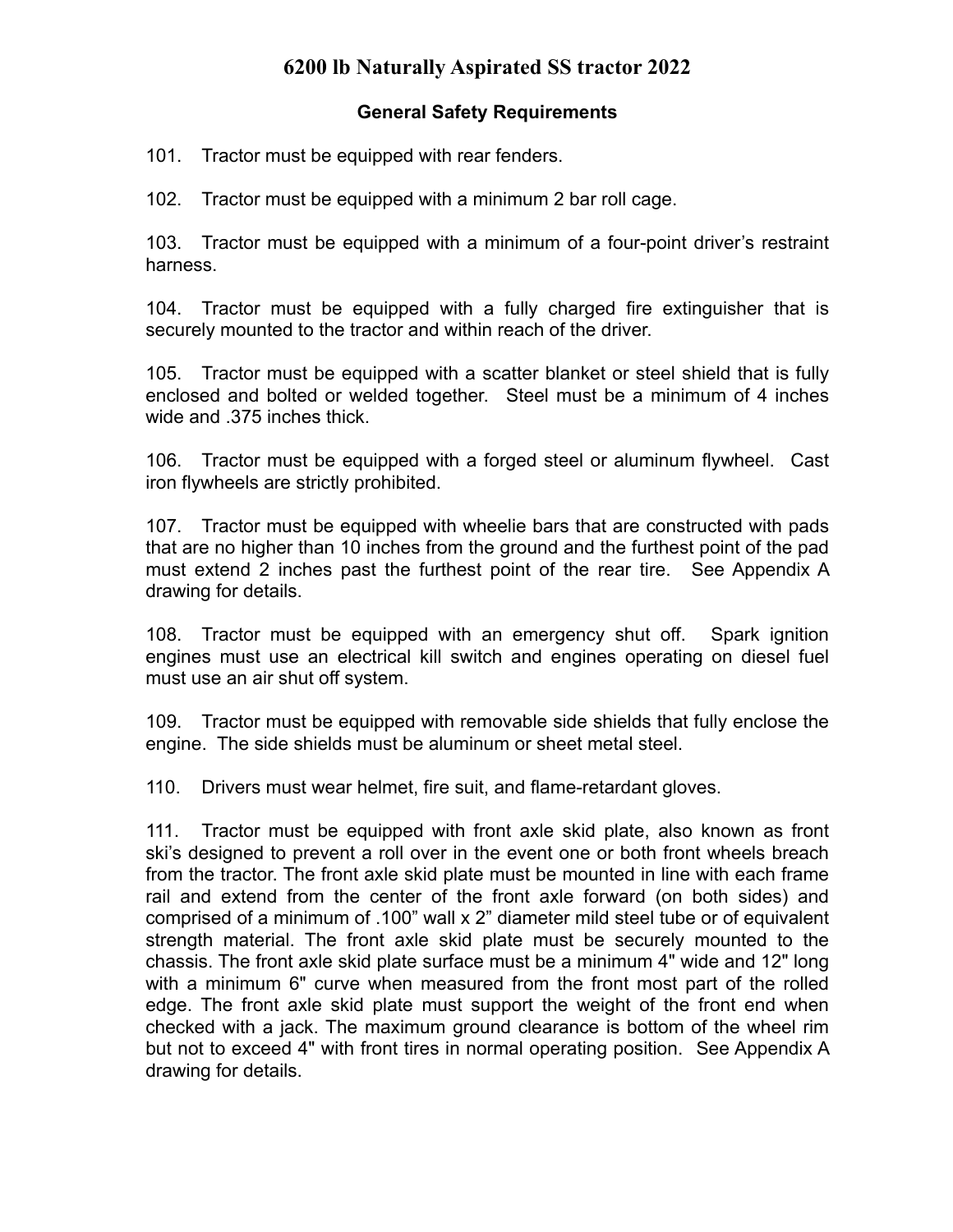### **Tractor Chassis Requirements**

201. Six cylinder tractors can weigh no more than 6200 pounds.

202. Tractor must not exceed 12 feet from the center of the rear axle to the furthest point forward (including weights).

203. Tractor must be equipped with wide front end.

204. The center of the front axle must not exceed 12 inches past front edge of the grille.

205. Tractor may use tubular frame rails; however, they must be covered by sheet metal steel or aluminum.

206. Tractor's engine, hood, grille and rear end must be from the same manufacturer. Hood, grille and rear end must be from that particular make of tractor.

207. Tractors originally equipped with a hand clutch may be upgraded to foot clutch if desired. Foot throttle required for any hand clutch equipped tractor.

208. Exhaust pipe or headers must exit the hood vertically.

209. Tractor must be equipped with a hitch that is a minimum of 18 inches behind the center of the rear axle.

210. Tractor must be equipped with a hitch that is 1.00 inches thick, has an opening of 3 inches wide by 3.75 inches long and has 1.25 inches of material to the rear of the opening. See Appendix A drawing for details.

211. Hitch may be round or square.

212. Tractors classified as "Big Blocks" pursuant to Rule 302 may not exceed 20 inches of hitch height.

213. Tractors classified as "Small Blocks" pursuant to Rule 301 may not exceed 20 inches of hitch height.

### **Engine & Transmission**

301. Tractor engines that were originally manufactured with less than 370 cubic inches and do not currently exceed 460 cubic inches shall be considered Small Blocks. The following table illustrates approved Small Block engines by make and model:

| <b>Make</b>           | Model(s) | <b>Engine Block</b> | <b>Engine Make</b>    |
|-----------------------|----------|---------------------|-----------------------|
| <b>Allis Chalmers</b> | 190      | 301 CID             | <b>Allis Chalmers</b> |
| ∣ Cockshutt           | 570      | 339 CID             | <b>Hercules</b>       |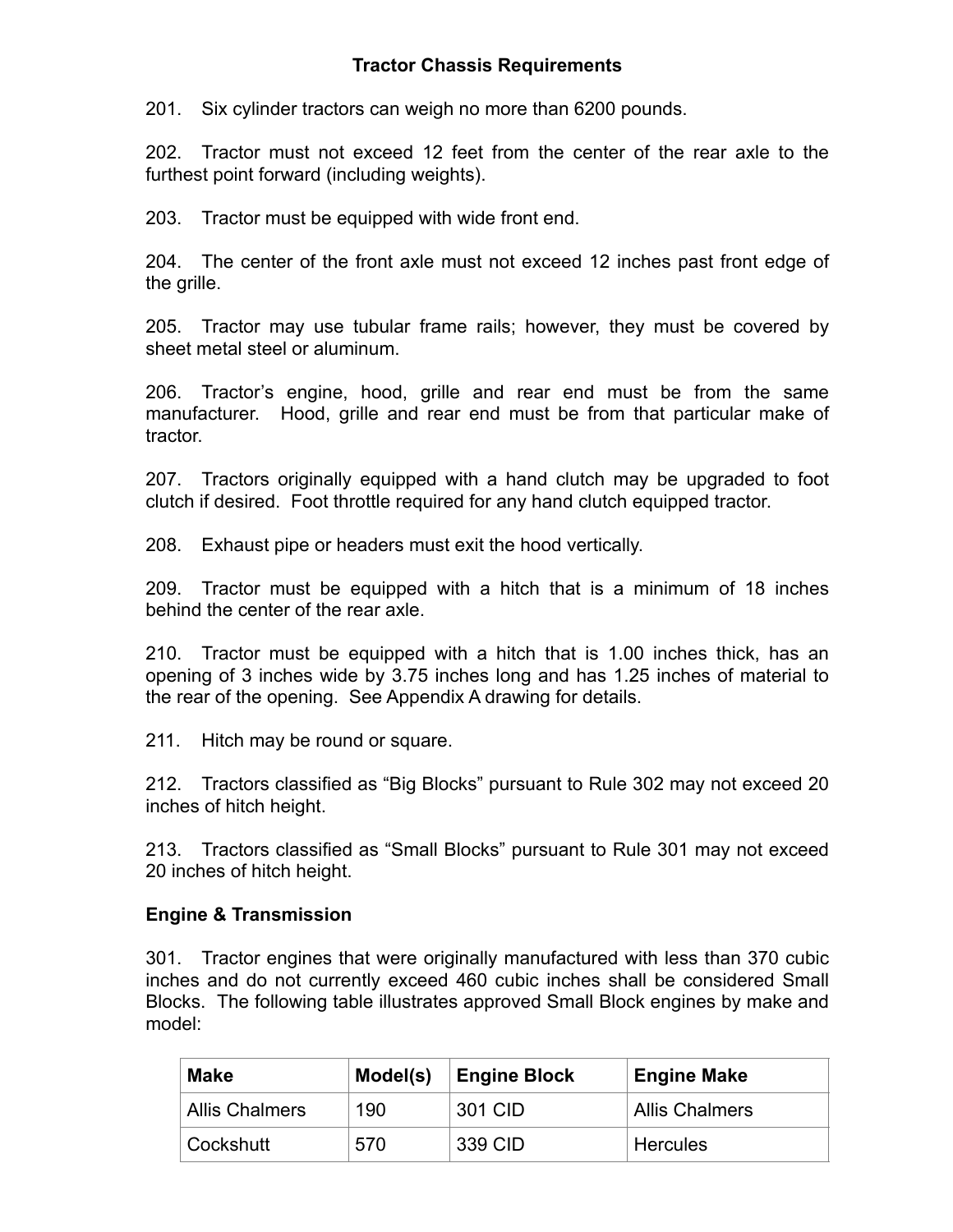| Ford                 | 6000     | 300 CID          | Ford           |
|----------------------|----------|------------------|----------------|
| International        | 460, 560 | 301,310, 360 CID | International  |
| Massey Ferguson      | 1100     | 354              | <b>Perkins</b> |
| <b>Massey Harris</b> | 203      | 339              | Continental    |
| Oliver               | 77,88    | 310, 320         | Waukesha       |

302. Tractor engines not meeting Rule 301 shall be considered Big Blocks and shall not exceed 810 CID. The following table illustrates approved Big Block engines by tractor make and model:

| <b>Make</b>           | Model(s) | <b>Engine Block</b> | <b>Engine Make</b>    |
|-----------------------|----------|---------------------|-----------------------|
| <b>Allis Chalmers</b> | 190      | <b>426 CID</b>      | <b>Allis Chalmers</b> |
| Case                  | 900, 930 | <b>504 CID</b>      | Case                  |
| Cockshutt             | 570      | 478 CID             | <b>Hercules</b>       |
| Ford                  | 6000     | 401 or 474 CID      | Ford                  |
| International         | 460, 560 | 466 or 501 CID      | International         |
| John Deere            | 4010     | 404 or 466 CID      | John Deere            |
| Massey Ferguson       | 95, 97   | 504 or 800 CID      | Moline                |
| Moline                | GBD, GVI | 504 or 800 CID      | Moline                |
| Oliver                | 77,88    | 478 CID             | <b>Hercules</b>       |

303. Engine and transmission combinations listed in Rules 301 and 302 may upgrade sheet metal in accordance with the following:

| Make                  | <b>Upgraded Sheet Metal</b> |
|-----------------------|-----------------------------|
| <b>Allis Chalmers</b> | $D-21$                      |
| Case                  | 1070                        |
| Cockshutt             | 1800, 2050                  |
| Ford                  | 8000                        |
| International         | 656, 706, 756               |
| John Deere            | 4020                        |
| Moline                | G1000                       |
| Oliver                | 1600, 1800, 2050            |

304. All tractor engines must be naturally aspirated.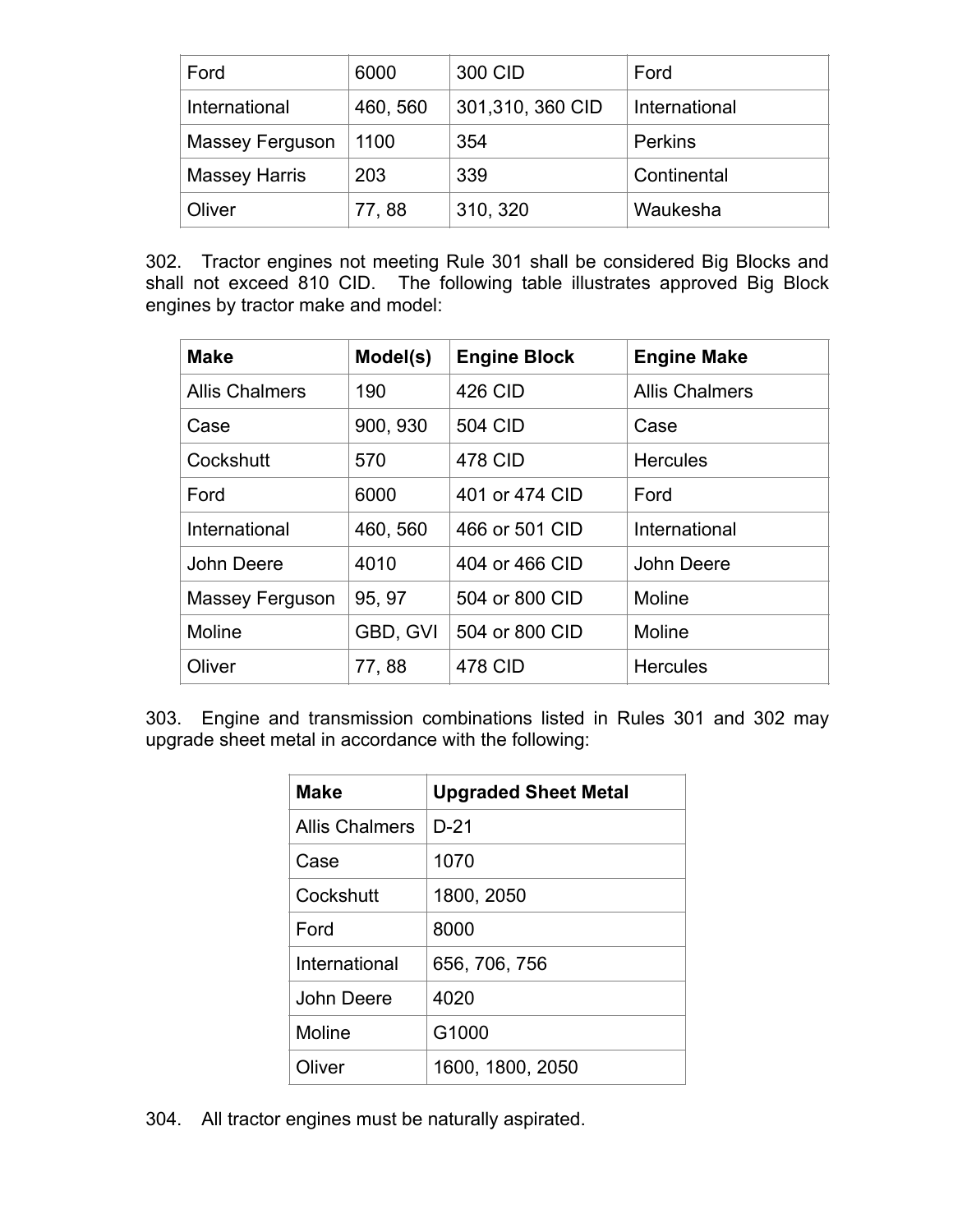305. Tractor must be equipped with a cast iron agricultural cylinder head from the manufacturer of the engine.

306. Tractor must be equipped with stock appearing shifter for that make and model.

307. Tractor may not use an auxiliary transmission.

308. All engines are subject to random pumping to measure CID compliance.

309. A tractor and engine combination not listed above in Rules 301 or 302 must be approved by the inspection committee and ratified by membership before pulling.

### **Fuel System**

401. Tractors may use 4 basic fuels: gasoline, diesel, alcohol and L.P.

402. Fuel must pass random fuel tests. Non-nitromethane and nonpolypropylene oxide based oxidizing additives or accelerators are permissible in all fuels provided:

- A. the specific gravity of the gasoline fuel mixture is less than .755 @ 60**°** F;
- B. the specific gravity of the methanol fuel mixture is less than .800 @ 68**°** F; or
- C. the specific gravity of the ethanol fuel mixture is less than .820 @ 68**°** F.

403. Unless otherwise authorized by Rule 405 (B) or (C), the carburetor must be a manufactured updraft single barrel. Carburetor must have been manufactured with a throttle bore no larger than 3.1875 inches. Modifications to the inside of the carburetor are authorized; however modifications to the outside of the carburetor are prohibited.

404. Big Blocks must only use a carburetor detailed in Rule 403 with a modified throttle bore no larger than 3.3125 inches.

405. Small Blocks may use one of the following:

- A. One carburetor as detailed in Rule 403 with a modified throttle bore no larger than 3.3125 inches;
- B. One downdraft four barrel carburetor of any size. Predator™ carburetors are prohibited. Air horn shall be unaltered;
- C. Not more than three down draft two barrel 500 CFM carburetors. Air horn shall be unaltered; or
- D. Fuel Injection using a single throttle body air valve with a throttle bore no larger than 4.000 inches in diameter. Throttle body air valve may be oriented in any position.

406. Big Blocks and Small Blocks meeting Rule 405 (A) or (D) must be equipped with intake manifolds that are designed for one single barrel updraft carburetors.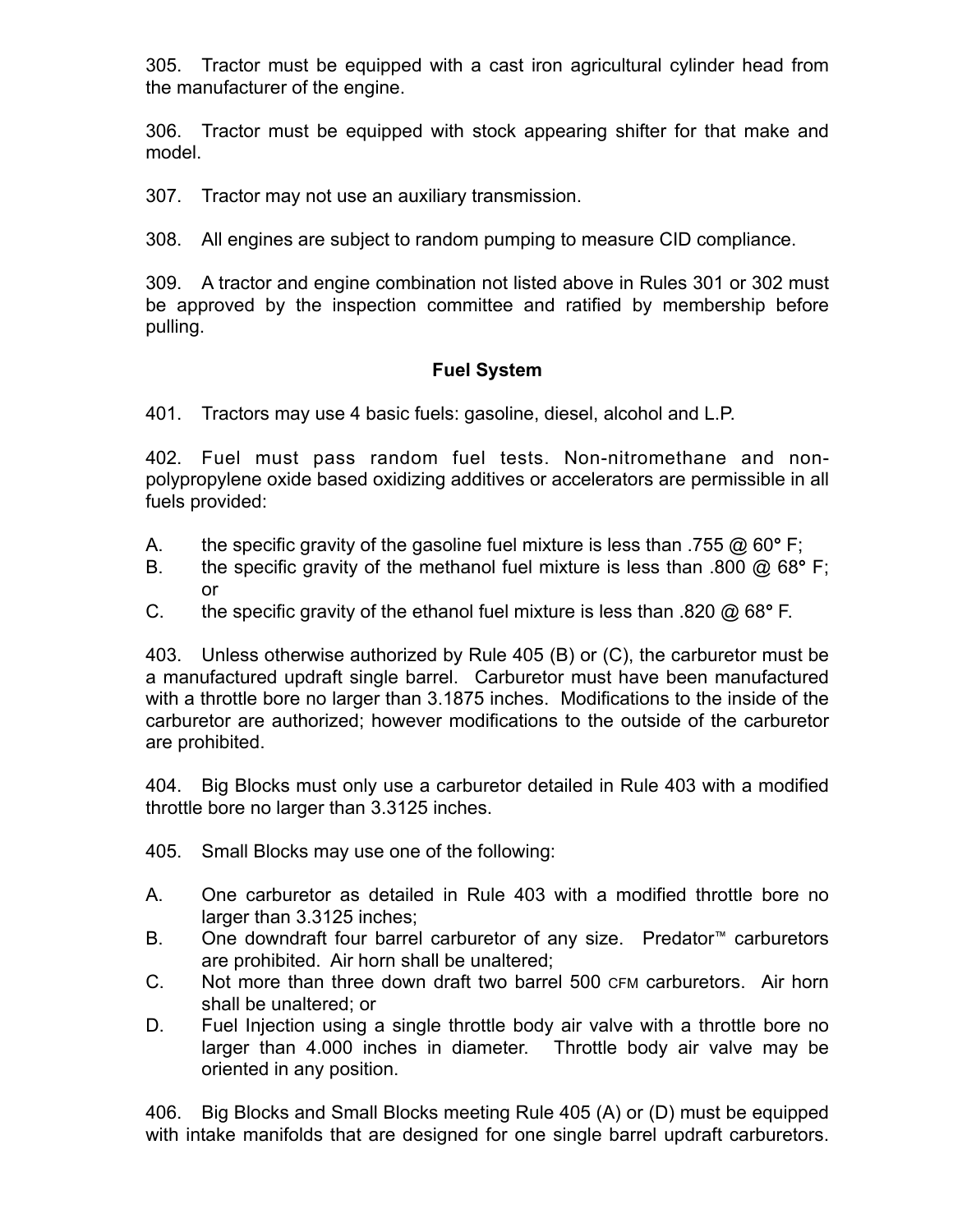Small Blocks meeting Rule 405 (C) must be equipped with an intake manifold designed with a common plenum.

407. Carbureted engines must have a fuel sampling port connected to the carburetor float bowl(s) and must drain fuel from the float bowl(s) only. The fuel sampling port must be accessible without removing the side panels, hood or grill. Fuel injected engines must have a fuel sampling port connected to the fuel injection distribution manifold or fuel injection return system and must drain the fuel contained within the fuel injection system. The fuel sampling port must be easily accessible without removing the side panels, hood or grill.

### **Rear Tires**

- 501. Tractor must be equipped with bias ply rear tires no larger than 18.4 x 38.
- 502. Manufacture's size must be visible and legible on each tire.
- 503. Tractor may be equipped with cut or uncut tire tread.

### **Miscellaneous, Compliance & Sanctioning**

Membership has ratified the creation of an Inspection Committee who has the authority to measure compliance with the Darke County Tractor Pullers Association Rules and manage infractions.

901. Each Darke County event winner will be subject to a compliance inspection by the Inspection Committee.

902. The Inspection Committee has been delegated the authority by the Membership to handle infractions by following the process outlined below, unless otherwise directed by a majority of the voting membership:

- A. Tractors not meeting Rules 102, 103, 105, 106, 107, 108, 109, 111, 201, 212, 213, 301, 302, 304, 401, 404, 405, 406 and 501, and drivers not meeting Rule 110 will not be eligible to compete until compliance with the infracted Rule has been achieved.
- B. Tractors not meeting Rules 101, 104, 209, 210, 407 and 502 will be expected to remedy these infractions before competing at the following event or on a schedule that is approved by the Inspection Committee.
- C. Drivers whose machines are discovered after the fact not meeting Rules 106, 301, 302, 308, 401, 403, 404, 405, 406 and who have already competed may be subject to a 366 day suspension from the Darke County Tractor Pullers Association pending a majority vote from the Darke County Tractor Pullers Association.

D. All other infractions will be under the discretion of the Inspection Committee for appropriate remedy. If a majority of the Membership dissents with the